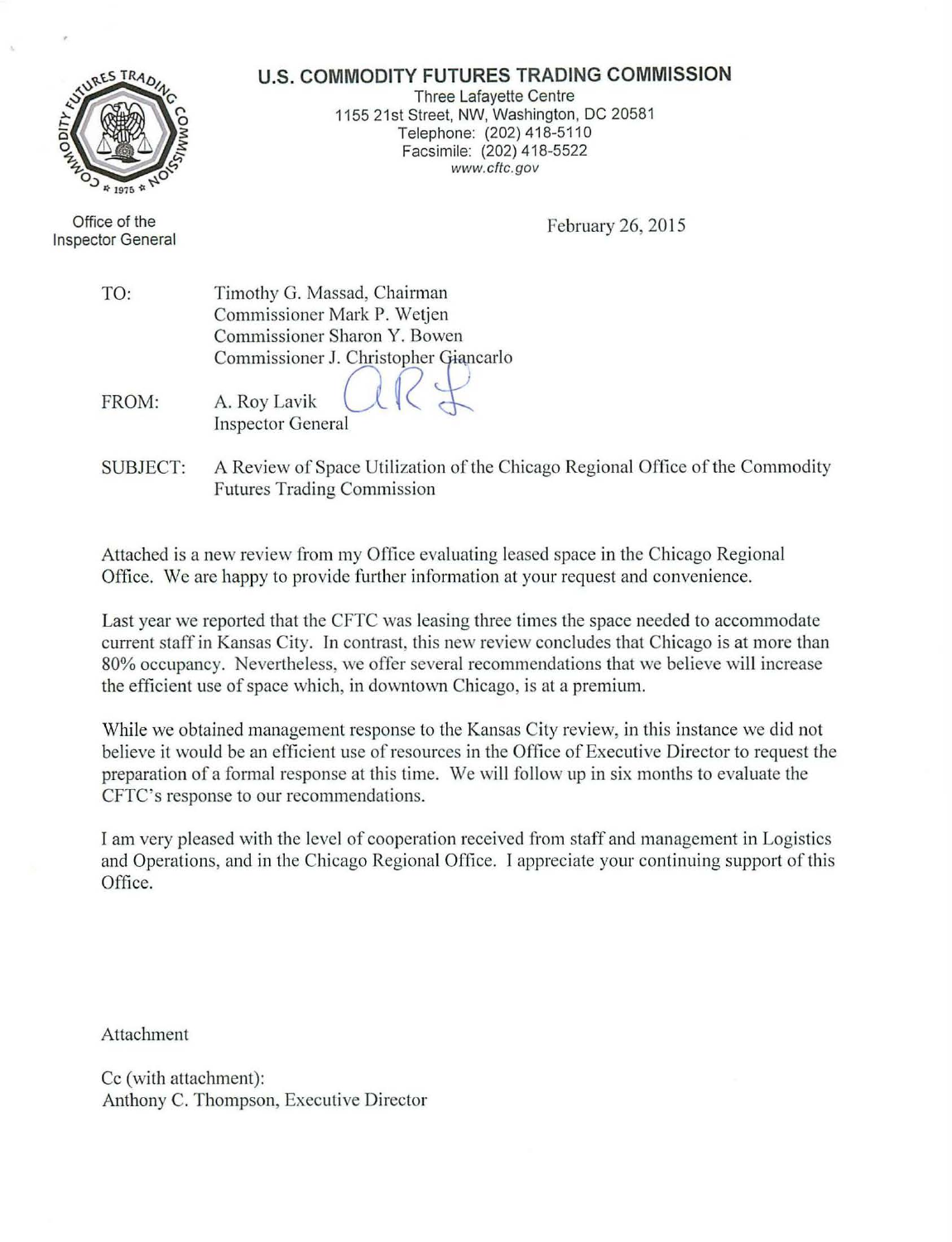A Review of Space Utilization of the Chicago Regional Office of the Commodity Futures Trading Commission

> Prepared by the Office of the Inspector General Commodity Futures Trading Commission

February 26, 2015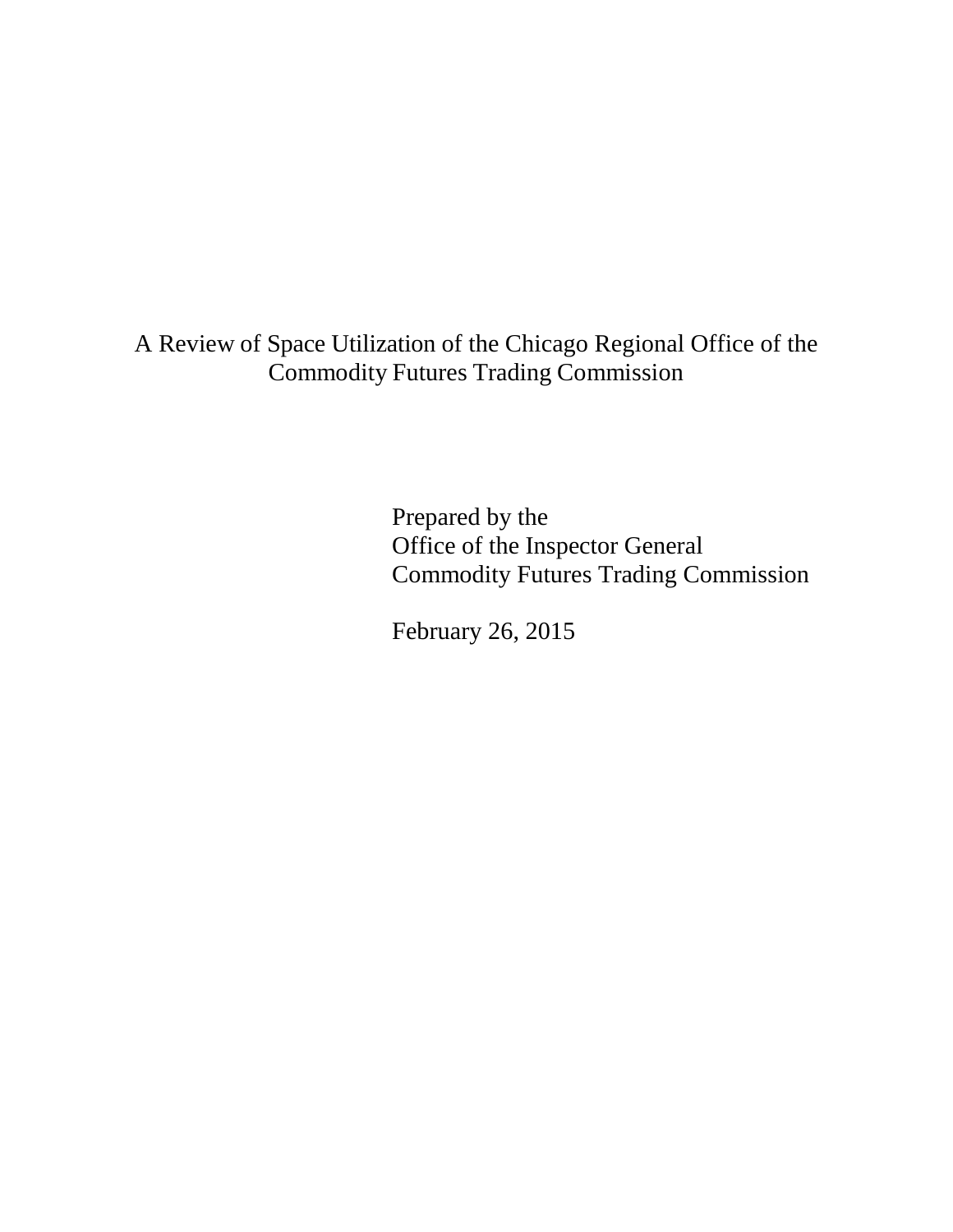<u>.</u>

## **Executive Summary**

rates.<sup>1</sup> We noted that over the life of the CFTC's leases the CFTC would spend approximately In June 2014, we issued the first in a series of four reviews of CFTC leasing and space utilization \$74,000,000 for the lease of vacant offices.

 This review is the second in the series and focuses on the Chicago Regional Office. Chicago's current overall utilization rate is the best of the four regions – 80%, compared to 73%, 63%, and 33%, for Washington DC, New York, and Kansas City, respectively.<sup>2</sup> However, 80% occupancy approximately \$2.75 million will be spent on vacant offices in Chicago<sup>3</sup> over the life of the tenstill means that approximately one-fifth of the offices in Chicago are vacant, and that year lease.<sup>4</sup>

 the landlord. We have, however, identified a number of areas that are underutilized. Better number of offices available in Chicago without resorting to expansion. Accordingly, this review We have identified no way to achieve a reduction in space by subleasing or returning space to utilization of these areas would increase office efficiency, improve staff morale, and increase the focuses on potential improvements to existing space.

 position on this issue. However, we note that there is sufficient space for an additional 35 hires approximately 45. We note that in December of 2014, the CFTC received an appropriation from Congress that expanded its budget for salaries and benefits by approximately \$18 million. We have requested but currently have incomplete information concerning the CFTC's intentions with respect to the total number of new hires or the distribution of these hires in Chicago; we accordingly take no in Chicago, and that improvements to the current floor plan could increase that number to approximately 45.<br><sup>1</sup> On June 4, 2014, our office released a report that analyzed leasing and occupancy levels in the Kansas City

 $3$  The average cost per year for the leased space on the ninth floor is approximately \$422,000. The average cost per year for the leased space on the eleventh floor is approximately \$955,000. The total average cost is approximately \$1.38 million/year, or \$13.8 million over ten years. A vacancy rate of 20% is consistent with total payments of \$2.75 million for vacant offices over ten years. We note that this assumes current occupancy rates.

 on the lease of office space, approximately \$74 million would be spent on vacant offices. We recommended that the Regional Office. We found that approximately \$3.6 million would be spent on vacant offices over the term of the lease, over two-thirds of the total. We recommended that the CFTC take immediate steps to dispose of the unused space to minimize spending on empty offices. Though not the focus of that review, we also looked at CFTC utilization in the aggregate, across all CFTC offices. We found that of the approximately \$200 million to be spent CFTC institute a review of CFTC offices to identify and implement cost-saving measures.

 accurate as of February 23, 2015. We note that the CFTC space system lists Kansas City's occupancy rate at 64%. However, this higher rate is achieved by not counting any of the offices on the now abandoned half floor. To our knowledge, the CFTC has not yet subleased or returned that space to the landlord. Accordingly, the true occupancy <sup>2</sup> The CFTC uses a space management system called FOXfms. Our calculations and statistics are derived in large part from that system, and we have received assurance that it is up to date. According to FOXfms, these rates are rate in Kansas City remains approximately 33%.

 $4$  When the CFTC expanded to the ninth floor, it negotiated a third amendment to its original lease. The lease for the ninth floor is 10.5 years, ending in June of 2022. The updated lease for the original space on the eleventh floor began immediately – prior to the build out of the ninth floor – and is for 12.5 years, ending on the same date of June 2022. For the sake of simplicity, we have calculated lease costs throughout this review over a ten year period.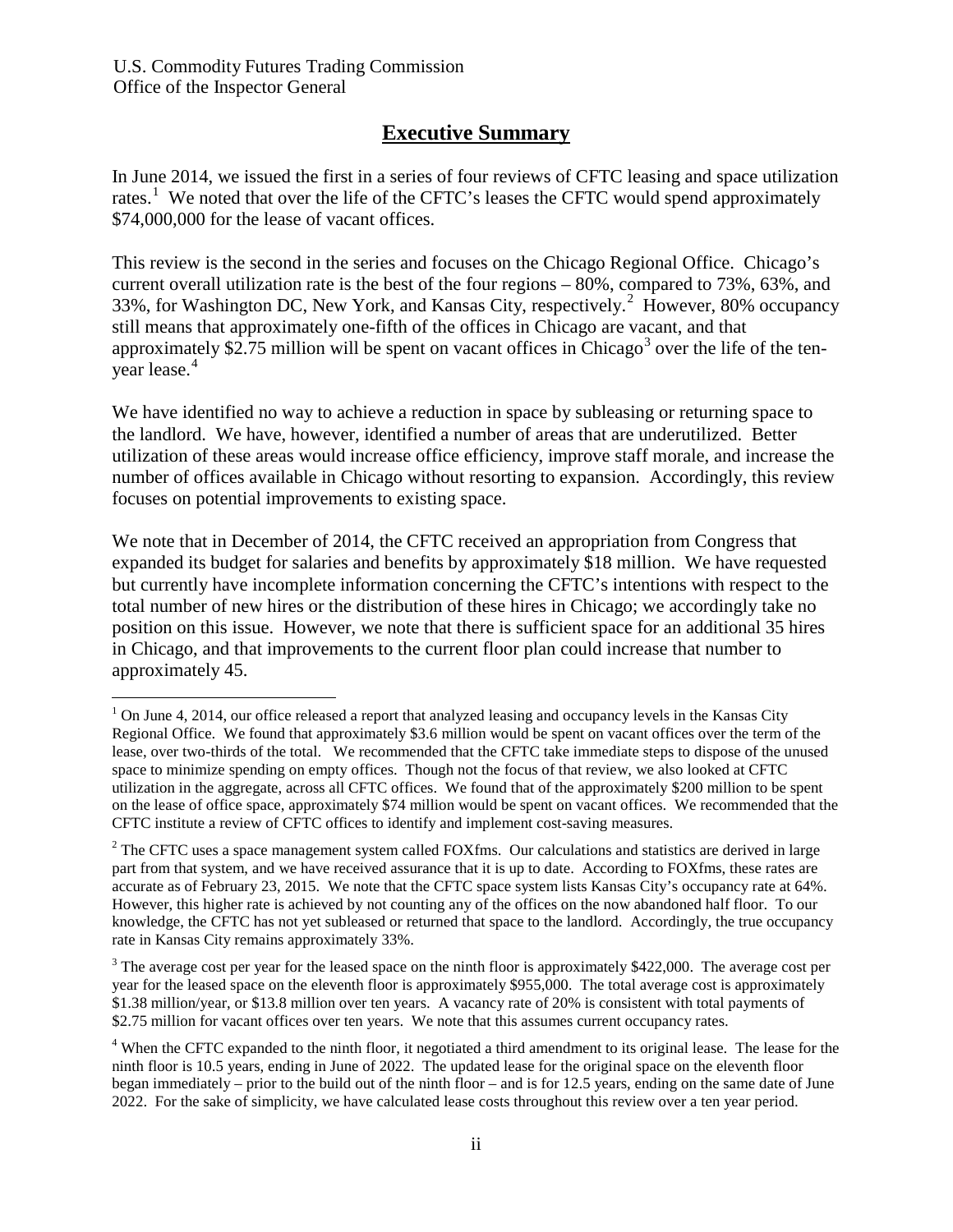# **Table of Contents**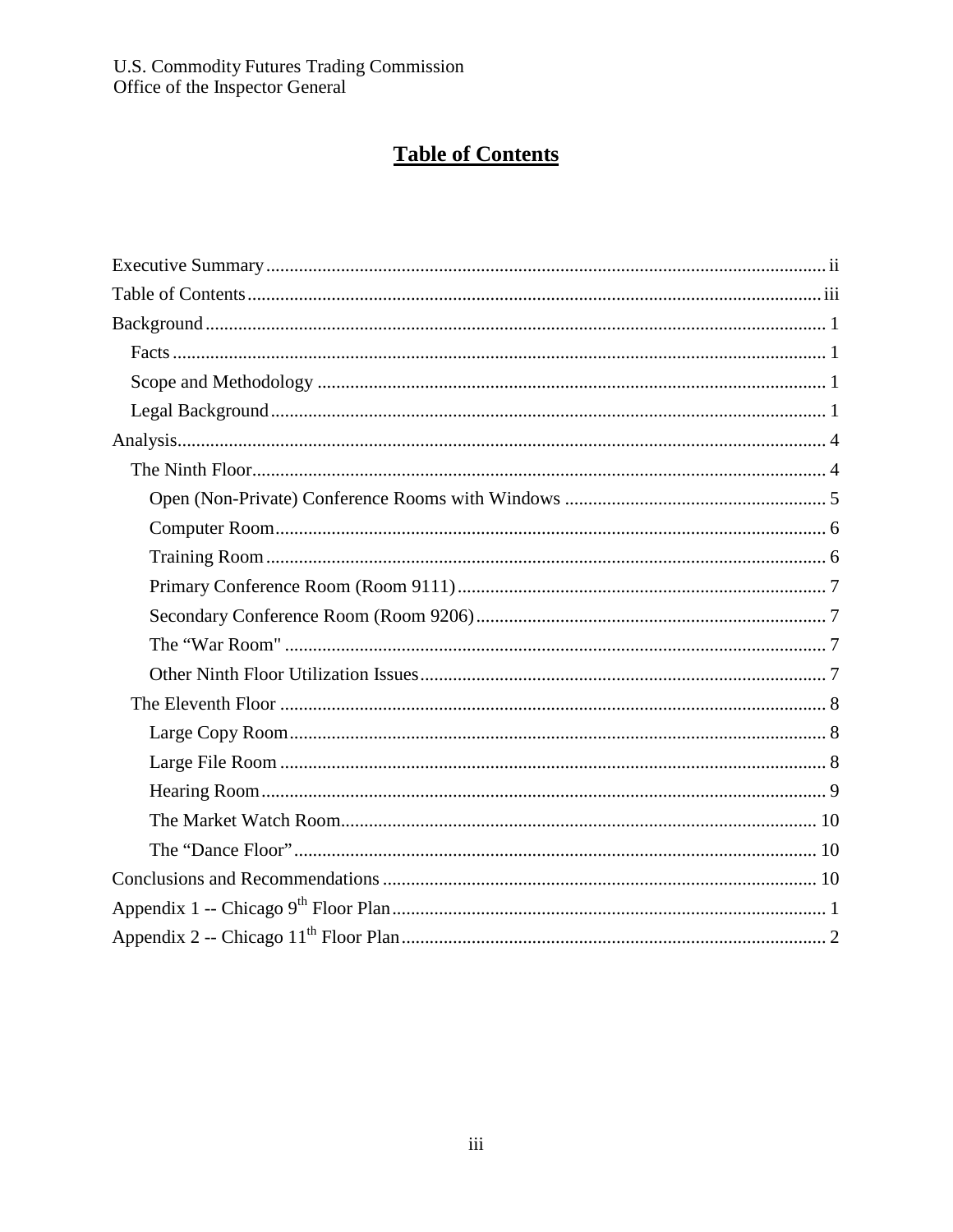# **Background**

#### **Facts**

 The CFTC entered into a lease for its present location in 2001, initially occupying 40,750 SF on negotiated to add approximately 20,000 SF on the ninth floor.<sup>5</sup> the  $11<sup>th</sup>$  floor at 525 West Monroe, Chicago Illinois, 60661. In the summer of 2009, the CFTC

 entered into long-term leases on the basis of these expectations. When the CFTC's expectations proved incorrect, the CFTC was left paying substantial sums for vacant office space. The scale of expansion in Chicago appears to have been relatively modest – approximately 50%. The CFTC expanded in every region during this period, and the impetus for the Chicago expansion appears to be the same as elsewhere. In brief, the CFTC anticipated expanded jurisdiction into the swaps and derivatives markets, and expected substantial and immediate increases in appropriations from Congress to accomplish its expanded regulatory mission. It

#### **Scope and Methodology**

 region as well as a few key individuals in the Washington DC office. This included individuals Oversight*,* as well as the Offices of Data and Technology, the Executive Director, and individuals within the sub-offices of Financial Management and Logistics and Operations. Some documents and CFTC communications concerning the Chicago Regional Office. We researched wide efforts to increase agency efficiency with respect to real estate. Finally, we reviewed the To complete our review, we interviewed 33 staff from Divisions and Offices in the Chicago in the Divisions of Enforcement, Market Oversight, and Swap Dealer and Intermediary witnesses were interviewed on multiple occasions. We requested and reviewed the relevant leasing documents, procurement documents, and architectural drawings, as well as other pertinent legal principals including federal leasing rules and standards, independent leasing authority, Government Accountability Office ("GAO") reports and testimony, and governmentrecent history of CFTC leasing.

#### **Legal Background**

The problem of empty and underutilized office space is by no means limited to the CFTC.<sup>6</sup> own or lease.<sup>7</sup> Congressional inquiries, committee hearings, as well as numerous articles in the press have discussed this issue; indeed, some agencies are apparently not aware of all of the real estate they

 $\overline{a}$  $<sup>5</sup>$  Third amended lease for the Chicago Regional Office, dated August 3, 2009.</sup>

 <sup>6</sup>*See* GAO report, Federal Real Property: Excess and Underutilized Property Is an Ongoing Challenge (http://www.gao.gov/products/GAO-13-573T) (all internet addresses verified as of February 24, 2015).

 ${}^{7}E.g., U.S.$  House Committee on Oversight and Government Reform, Subcommittee on Government Operations, Government Operations Oversight: Addressing Unused and Vacant Federal Property, Hearing (http://oversight.house.gov/hearing/government-operations-oversight-addressing-unused-and-vacant-federalproperty/) Article: http://www.whitehouse.gov/blog/2011/10/20/sale-cutting-waste-getting-rid-excess-real-estate, Article: http://cagw.org/media/wastewatcher/time-get-real-federal-property,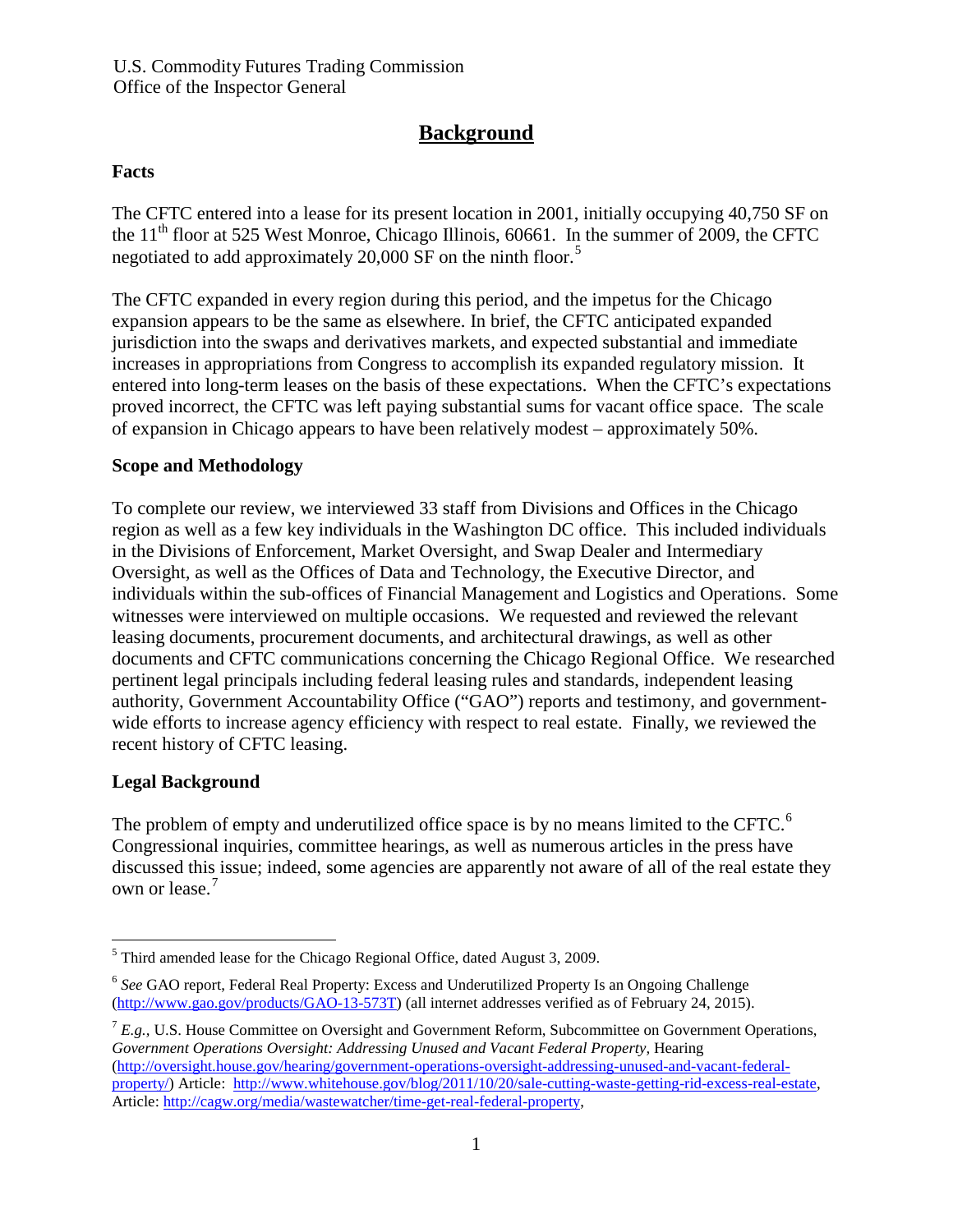government's overreliance on costly, long-term leasing as one of the major reasons.<sup>8</sup> More property."<sup>9</sup> With regard to excess and underutilized space, GAO stated that "agencies often do authority or expertise to lease their own underutilized property to other federal agencies."<sup>10</sup> In January 2003, the GAO designated federal real property as a high-risk area, citing the recently, GAO declared that, "[t]he federal government faces long-standing problems in managing real property, including an overreliance on leasing, and excess and underutilized not have a strong understanding of the real property held by other agencies and may lack the GAO noted that the agencies it reviewed "have taken some actions to dispose of and better manage these properties, including using excess and underutilized property to meet space needs, consolidating offices to use space efficiently, and reducing employee workspace to use space more efficiently."<sup>11</sup>

governing federal leasing, and it assists agencies by negotiating leases on their behalf.<sup>12</sup> Some The General Services Administration ("GSA") is responsible for creating rules and standards agencies, like the CFTC, have independent leasing authority and negotiate their own leases without reference to  $GSA$ <sup>13</sup> But independent leasing authority is more than the ability to separately negotiate leases; it also includes independence from GSA rules and regulations designed to, for instance, minimize government waste. Exercising that independence, the CFTC declined until February of 2011 to develop any written leasing standards or procedures of its own. Consequently, there appear to have been no CFTC or other written rules that directly governed the CFTC's leasing process.<sup>14</sup>

 $^{10}$  *Id.* 

 $11$ *Id.* 

 $12$  The Comptroller General has described the process by which the government leases real property as follows:

 Congress has centralized in GSA the authority to lease real property and facilities for the use of federal exceptions not relevant here. FPASA, ch. 288, § 3, 63 Stat. 377, 378 (June 30, 1949), as amended, codified enter into leases of real property and facilities to meet the government's needs for periods of up to 20 years and to obligate fiscal year funds without violating the Antideficiency Act, 31 U.S.C. § 1341(a)(1)(B). 40 agencies. The Federal Property and Administrative Services Act of 1949 (FPASA) transferred to GSA the authority to lease real property and facilities on behalf of the federal government, subject to several in 40 U.S.C. § 585. As presently written, this authority allows GSA, on behalf of all federal agencies, to U.S.C. § 585. *See* B-309181, Aug. 17, 2007.

Matter of: National Transportation Safety Board--Application of Section 1072 of the Federal Acquisition Streamlining Act (41 U.S.C. § 254c) to Real Property Leases, B-316860, 2009 U.S. Comp. Gen. LEXIS 89, April 29, 2009 (http://www.gao.gov/decisions/appro/316860.htm).

<sup>13</sup> Without specific statutory authority and absent a delegation of authority from GSA, a federal agency may not lease real property or facilities for its own use or on behalf of any other government entity. Matter of: Interagency Agreements -- Use of an Interagency Agreement between the Counterintelligence Field Activity, Department of Defense, and GovWorks to Obtain Office Space, B-309181, 2007 U.S. Comp. Gen. LEXIS 143, Aug. 17, 2007 (http://www.gao.gov/decisions/appro/309181 htm).

 $14$  The lease in Chicago was negotiated prior to February of 2011. CFTC Management states that it followed the same standards prior to 2011, but had not reduced them to writing. We note that the CFTC's written standards

<sup>&</sup>lt;u>.</u> <sup>8</sup> Federal Real Property: Strategy Needed to Address Agencies' Long-standing Reliance on Costly Leasing, GAO-08-197 (January 2008) (http://www.gao.gov/assets/280/271449.pdf).

<sup>9</sup> Federal Real Property: High-Risk Designation Remains due to Persistent Management Challenges, GAO-13-422T (February 2013) (http://www.gao.gov/products/GAO-13-422T).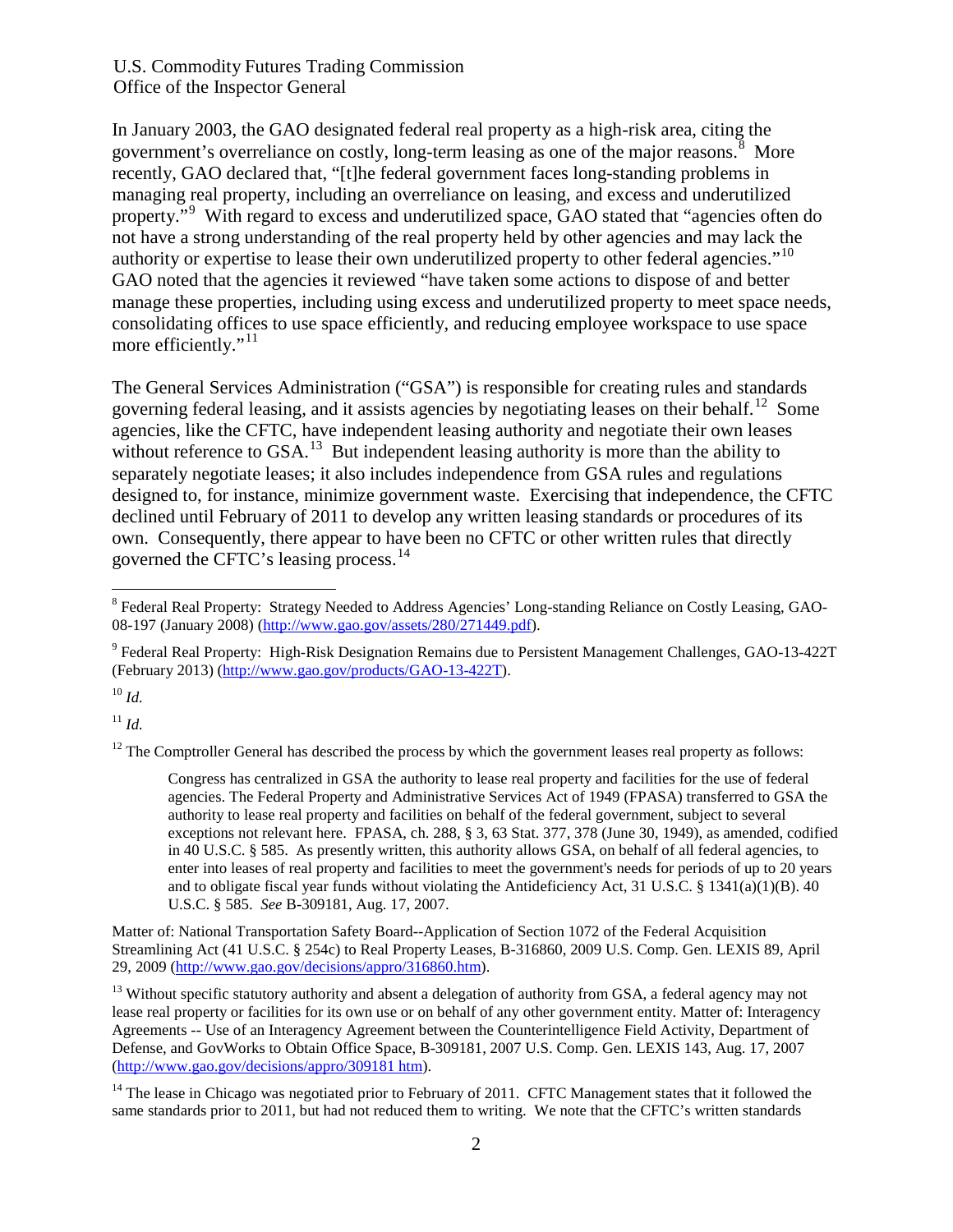efficiently utilize space.<sup>15</sup> Some are more specific, requiring agencies to reduce the amount of of office space per person is the minimum necessary to accomplish the task.<sup>16</sup> For instance, in amounts of vacant Federal space."<sup>17</sup> Similar in purpose to the Executive Orders, President unneeded federal real estate.<sup>18</sup> This included a specific directive to "take immediate steps to rates.... $\cdot$ <sup>19</sup> Over the years, however, Presidents of the United States have issued executive orders to reform and improve federal leasing standards. In general, these require government agencies to work space to that which is essential for known agency missions, and ensuring that the amount February of 2004, the President signed Executive Order 13327 (EO 13327) which, among other things, established a Federal Real Property Council to address issues in property acquisition and management, including adding as a performance measure for covered Agencies "changes in the Obama issued a Presidential Memorandum on June 10, 2010, requiring agencies to dispose of make better use of remaining property assets as measured by utilization and occupancy

connection with programs and operations of the Agency.<sup>20</sup> In sum, despite the absence of Finally, we have the OIG's own regulatory mandate to detect and prevent waste and abuse, and to recommend policies designed to promote economy, efficiency, and effectiveness in written rules requiring minimum levels of utilization or reassessment of leases in light of changed budgetary assumptions, the CFTC must still strive to limit waste in this area.

 $\overline{a}$ developed in 2011 focus on the initial leasing process, and do not address any circumstances under which the CFTC should reassess its space needs – due, for instance, to underutilization or changed budgetary circumstances.

<sup>15</sup> Executive Order 13576--Delivering an Efficient, Effective, and Accountable Government, June 13, 2011, (*requiring* "frequent data driven reviews" of, among other things, "improving the management of Federal real estate") (http://www.whitehouse.gov/the-press-office/2011/06/13/executive-order-13576-delivering-efficienteffective-and-accountable-gov; Executive Order 13589 -- Promoting Efficient Spending, November 9, 2011, (*requiring* agencies to "act in a fiscally responsible manner, including by minimizing their costs…") (http://www.whitehouse.gov/the-press-office/2011/11/09/executive-order-13589-promoting-efficient-spending).

<sup>16</sup> Executive Order 12411 -- Government work space management reforms, March 28, 1983, (*requiring* agencies "to institute fundamental changes in the manner in which Federal work space is managed to ensure its efficient utilization.") (http://www.archives.gov/federal-register/codification/executive-order/12411.html).

<sup>17</sup> EO 13327 is available here: http://www.gpo.gov/fdsys/pkg/FR-2004-02-06/pdf/04-2773.pdf. EO 13327 did not apply to CFTC. The other Executive Orders cited in this paper did apply to CFTC.

(http://www.whitehouse.gov/the-press-office/presidential-memorandum-disposing-unneeded-federal-real-estate).<br>This memorandum applied to CFTC.<br><sup>19</sup> *Id.* This memorandum applied to CFTC. <sup>18</sup> Presidential Memorandum--Disposing of Unneeded Federal Real Estate, June 10, 2010

 $^{19}$  *Id* 

 $20\,5$  USC App. 3, § 2(1). 3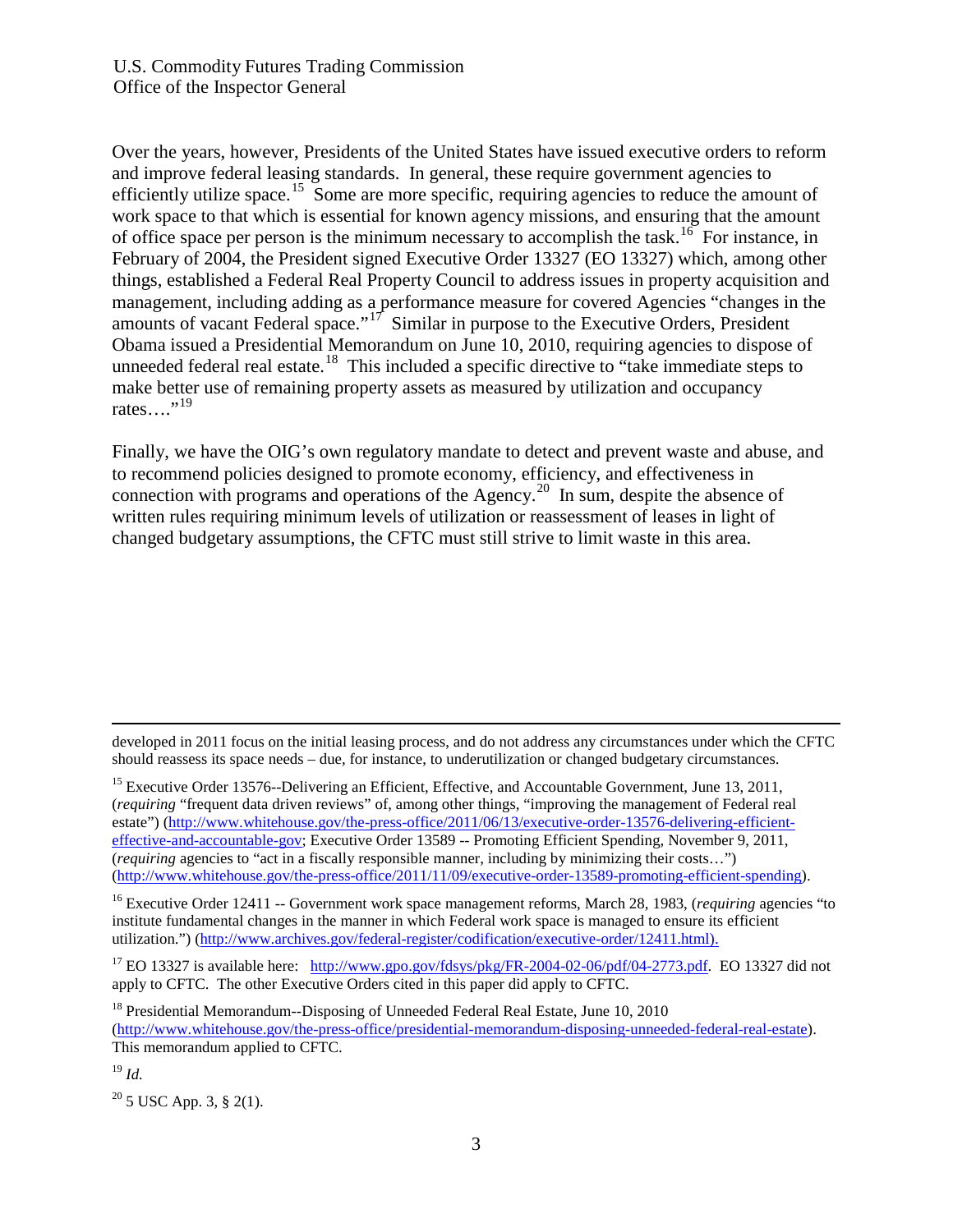### **Analysis**

 Over the life of its ten-year lease ending in 2022, the CFTC will pay an average of approximately \$117,000/month, or \$1.38 million/year.<sup>21</sup> Of the 175 offices, 35 are vacant. At 80% occupancy, we use a 95% target for occupancy. Given this target, the CFTC's payments for vacant offices in Chicago are reduced to approximately \$210,000/year. In total, the CFTC will spend approximately \$2.1 million over ten years on empty offices in Chicago. this means that the CFTC is paying approximately \$280,000/year for vacant office space. Because some swing space is desirable for visitors, or to accommodate minor staffing changes,

Because the CFTC occupies 80% of one and one-half floors, we have identified no efficient means of eliminating excess space in terms of subleasing or returning space to the landlord. However, through our interviews with staff we have identified substantial space that is under or poorly utilized. The remainder of our review focuses on recommendations to management, all of which come from staff interviews, to better utilize these areas.

We have attached two floor maps, which correspond to the  $9<sup>th</sup>$  and  $11<sup>th</sup>$  floors occupied by the  $CFTC<sup>22</sup>$  The starred areas have been identified as underutilized. Because these rooms lack describe common areas as underutilized when our estimates indicate use is less than 20% of each day, and most of our recommendations deal with underutilized areas.<sup>23</sup> We estimate that the official usage statistics – and indeed, we do not believe tracking such figures would be an efficient use of CFTC resources – we arrived at utilization estimates by interviewing staff. We square footage of underutilized areas is approximately 5150 SF out of a total 37,924 SF, or 13.5% of the Chicago office. 24

#### **The Ninth Floor**

 work they do is essential to detecting and preventing fraud on the public and securing public The ninth floor consists primarily of the Division of Enforcement. CFTC Enforcement is charged with investigating and prosecuting violations of the Commodity Exchange Act. The confidence in futures and swaps markets.

 Enforcement work is sensitive and confidential, involving both confidential trade information protected under section 8 of the Commodity Exchange  $Act^{25}$  and personally identifiable information (PII). Unfortunately, space on the ninth floor is not conducive to confidentiality; of the ten total conference areas on the ninth floor, visitors must walk through internal Enforcement

 $\overline{a}$  $21$  This estimate excludes minor costs associated with utilities.

 <sup>22</sup>*See* Appendix 1 & 2.

 $23$  Underutilization often appears to be the result of perceived flaws with the design of a particular area. We also discuss a few areas that are sufficiently utilized, but for which staff suggested improvements during our interviews.

 $24$  Total square feet can be measured in various ways. Our figure of 37,924 SF excludes hallways and similar non-room areas. The total square footage with no exclusions would be 56,553 SF.

 $25$  7 U.S.C. § 12(a).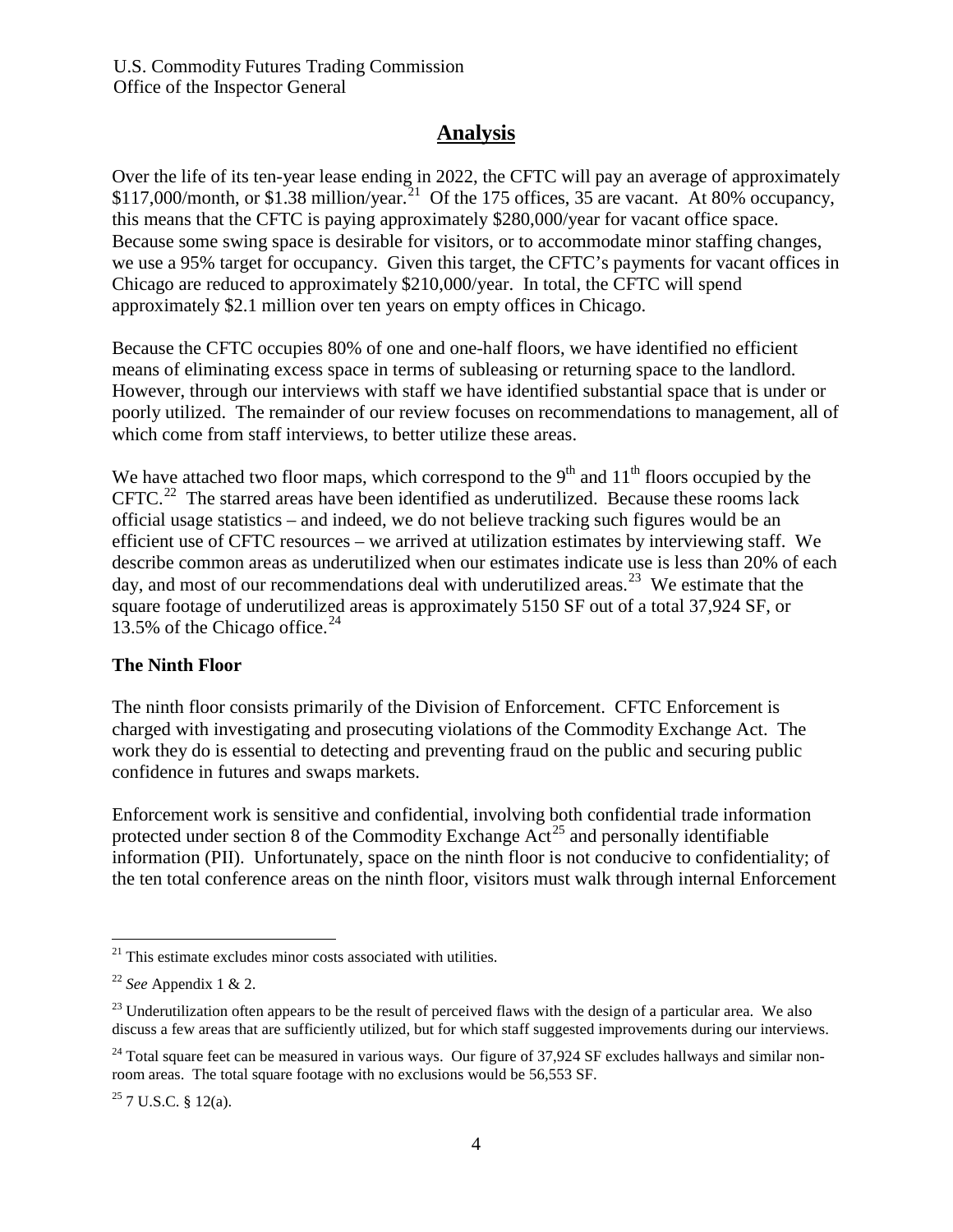space to reach nine of them.<sup>26</sup> This raises security and confidentiality concerns, and as a visitors seeing confidential documents or hearing confidential Enforcement conversations. practical matter creates problems for Enforcement staff – who must always be on guard against

Chicago CFTC Enforcement attorneys come largely from top private-sector law firms.<sup>27</sup> When they join the CFTC they take a substantial pay cut, and switch from expensive décor and a window office to a windowless inner office, often with a support pillar taking up part of a wall, substantial conference and common space in windowed areas – is unique not only in Chicago but and used furniture. While CFTC cannot match a private law firm in amenities, we note that the current space configuration prioritizes natural light for under-utilized conference space instead of offices. We found this unusual, and confirmed that this space configuration – locating throughout all offices at the CFTC including headquarters.

 recommendations occur in the context of the specific areas discussed below. These were the major concerns expressed by Enforcement staff, and we share them. Our

#### Open (Non-Private) Conference Rooms with Windows

 On the ninth floor, CFTC Enforcement has ten conference rooms. Seven of these conference rooms are open, with no wall or door partitioning them from the hallway and other offices.<sup>28</sup> These open-air conference rooms received, by far, the largest number of complaints from staff, and utilization estimates ranged between 5% and 20%.

Reasons provided for under-utilization included:

- Confidentiality and liability concerns with respect to sensitive Enforcement matters, since visitors from outside the CFTC might pass by these areas and see or hear confidential matters;
- The conference rooms are adjacent to one another; holding simultaneous conferences in close proximity is difficult when sound travels so freely, and it is difficult to hear phone and video conference calls;
- Holding a conference disrupts all nearby offices;
- The conference rooms have large windows, which creates glare on the video conference screens.

 be converted to offices. Most staff agreed that any remaining conference rooms should be walled off to address the concerns listed above. We estimate converting all of the areas to Of the staff interviewed, 100% agreed that some or all of the open-air conference rooms should offices would create seven large window offices, while losing two cubicles that currently fill one of the conference room spaces.

 $\overline{a}$ <sup>26</sup> The tenth conference room is discussed at page 7 ("Primary Conference Room (Room 9111)").

 $^{27}$  In the past ten years, 14 of 19 Chicago Enforcement hires have been from medium to large private sector firms.

 $28$  One of these conference rooms is currently occupied with two cubicles and utilized by interns.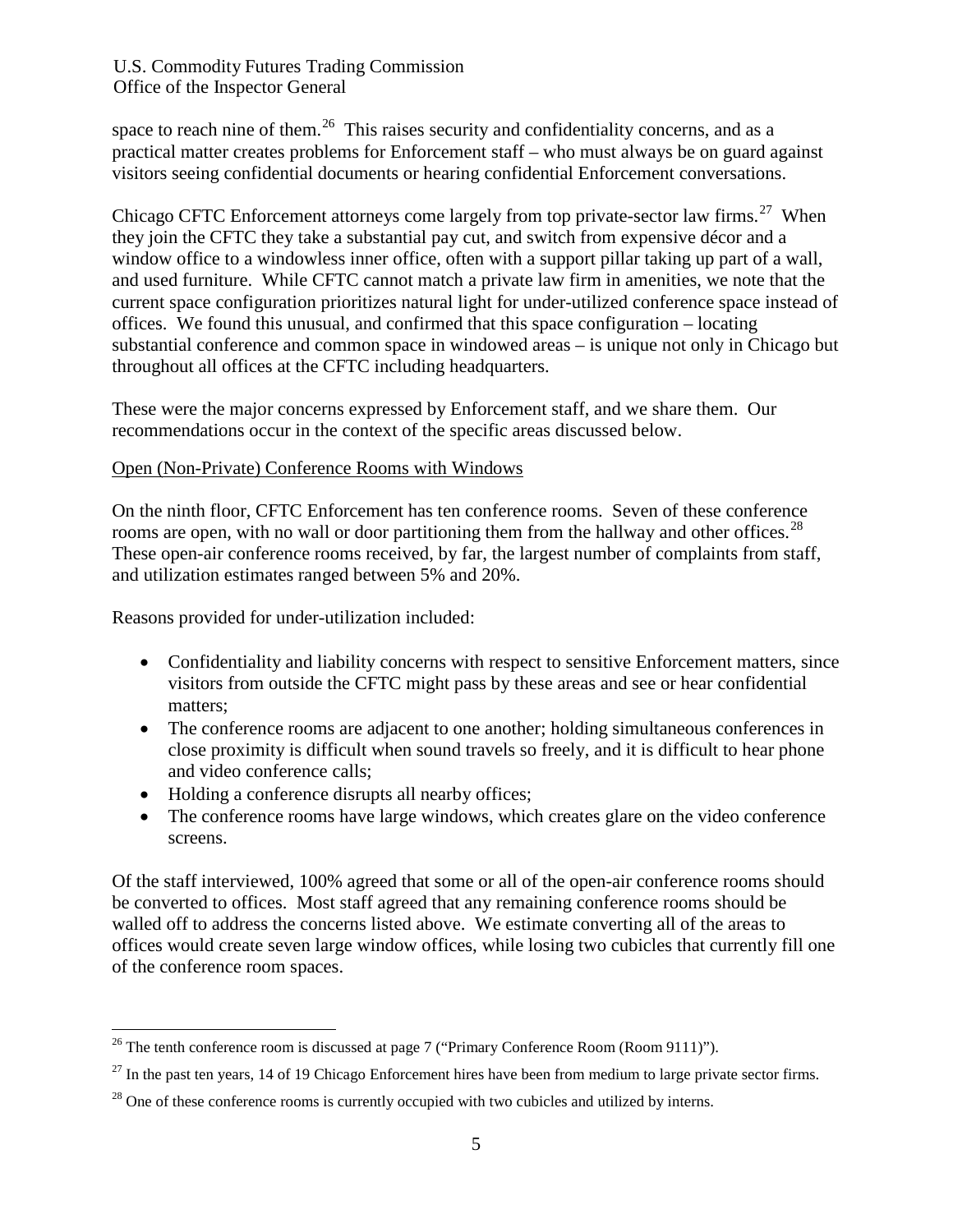We recommend that the Commission prioritize this particular space improvement. We share improvement with an associated problem of this sort. We make no recommendation as to the perception that the current underutilized layout was imposed over the protest of the Chicago staff members' concerns that current space plan creates a risk that the confidentiality of Enforcement discussions may be breached,  $29$  and this is the only recommended space split between closed conference rooms and offices; however, we recommend that the Commission consider the views of Chicago Enforcement staff. Our interviews revealed a Enforcement staff who would actually be using the space.

#### Computer Room

 agreed that this could be more efficiently done in a closed inner office or more private cubicle. Besides creating space for another window office, it would serve to better protect the and that the computer be moved to an enclosed (and more private) area. The ninth floor has an open area the size of a window office that contains a computer that is used to anonymously view websites of potential targets for investigations. Of staff interviewed, 100% confidentiality of the research. We recommend that this area be converted into a window office,

#### Training Room

 The ninth floor includes a large room with a long wall of windows, approximately 765 SF, that occasion. It is the largest room in Chicago aside from the hearing room, and contains numerous desktop computers for training an average of between zero and one times per year.<sup>30</sup> Staff staff estimated they use approximately four times a year, for 15 minutes to an hour on each desktop computers and a projector screen for presentations. Staff estimated that they used the observed that during the few presentations attended, the desktop monitors were merely in the way of the presentation on the projector screen, and that glare from the windows made the projection difficult to see.

 We recommend that the training room be converted to offices, conference rooms, or a desktop computer they use every day. To the extent training for larger groups remains necessary, in which many people must simultaneously work on computers in the same room, we combination of offices and conference rooms. Most training at the CFTC now occurs on desktop computers in staff's individual offices, and staff indicated a preference for training on the recommend that laptops or desktops be set up and taken down as needed; permanent reservation of space for such limited use is inefficient.<sup>31</sup>

 $\overline{a}$  $^{29}$  Examples of potential risks provided by staff were not limited to outsiders walking by an ongoing conference. <sup>29</sup> Examples of potential risks provided by staff were not limited to outsiders walking by an ongoing conference.<br>Open-air conference rooms risk documents being inadvertently left behind, or litigation plans left on a whi or even simply a loud conversation being overheard by attorneys or market participants who are on the phone with Enforcement staff whose offices are proximate to the conference rooms.

 $30$  Staff did say that they used to attend summer training presentations in the room somewhat more frequently.

 $30$  Staff did say that they used to attend summer training presentations in the room somewhat more frequently.<br> $31$  A staff person observed that the training room is uniquely set up with additional power outlets and elec support multiple computers running at the same time. We do not suggest that the training room must never be used for training; rather, we recommend that the room be able to support multiple functions, so as to increase the presently low rate of utilization.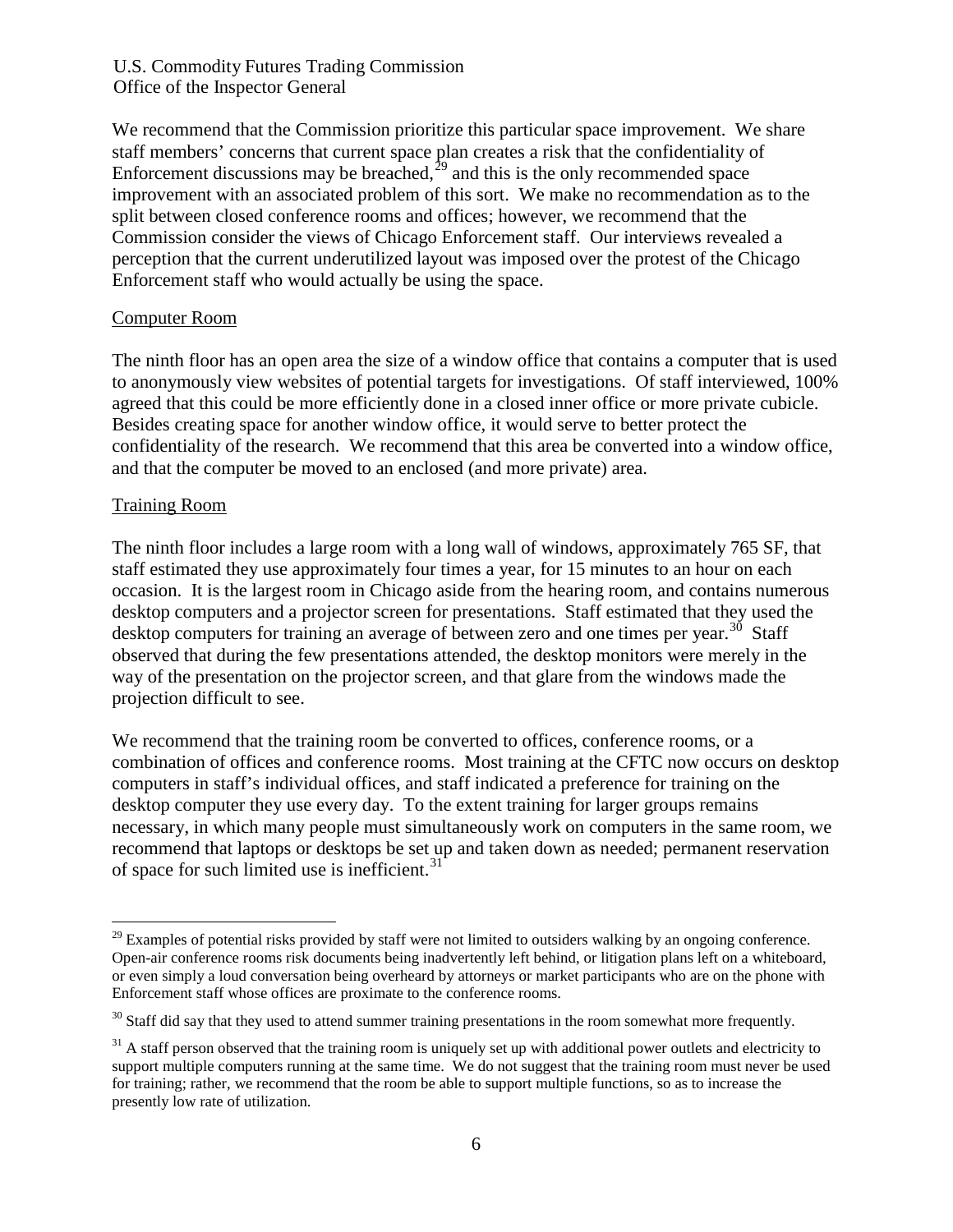#### Primary Conference Room (Room 9111)

 public without first escorting them through confidential Enforcement areas. After a visit to the share their assessment. Prior to August 2014, the 9th floor did not have a conference room that was accessible to the Chicago Regional Office, the Executive Director approved a project to permit access to conference room 9111 without first going through internal CFTC areas. This project was completed on September 4, 2014. Staff widely viewed this as a significant improvement, and we

 confidential CFTC Enforcement matters. Staff estimated utilization of this area as close to zero. We note that immediately adjacent to the primary conference room 9111 is an area with low tables and chairs. Outside counsel and clients cannot use this space without risk of overhearing We recommend only that the CFTC consider options for this space that do not leave it underutilized.

#### Secondary Conference Room (Room 9206)

 CFTC space. Staff raised confidentiality concerns, and we share them. We recommend that the CFTC review ways in which to create additional areas accessible to outside attorneys and clients that do not permit access to internal CFTC areas. We note that there are no CFTC offices The secondary conference room is accessible only by bringing outside attorneys through internal between this conference room and the elevators, and that moving or adding a door with key card access between the common areas and the conference room may help to address this issue.

Outside the second conference room is a second area that consists of a few chairs in an otherwise open space. Staff estimated its usage as close to zero. We recommend that CFTC management consult with Chicago Enforcement to determine better uses for this space.

#### The "War Room"

 to use for conferences; some staff mentioned poor lighting and a lack of electronic capabilities, The CFTC War Room is a small room with a center table and shelves with various hard-copy CFTC resources lining the walls. CFTC Enforcement staff largely view this room as undesirable including no ability to video conference with the other regions. We recommend that the CFTC consult with Chicago Enforcement staff to determine a way to improve utilization of this room.

#### Other Ninth Floor Utilization Issues

Other Ninth Floor Utilization Issues<br>Enforcement staff noted that visiting attorneys have no area in which to talk privately with their clients. This is primarily because only one conference room in the ninth floor Enforcement area to that conference room for visiting attorneys and their clients. Our interviews revealed that elevators or in the bathroom – each of which is hardly private. We view this as a basic and is accessible without entering into internal CFTC areas, and no additional private area is attached groups of attorneys, witnesses, and targets are literally forced to discuss their cases by the necessary functionality for litigators; and while we are as committed as the CFTC itself to investigating and prosecuting those who violate the Commodity Exchange Act, defense counsel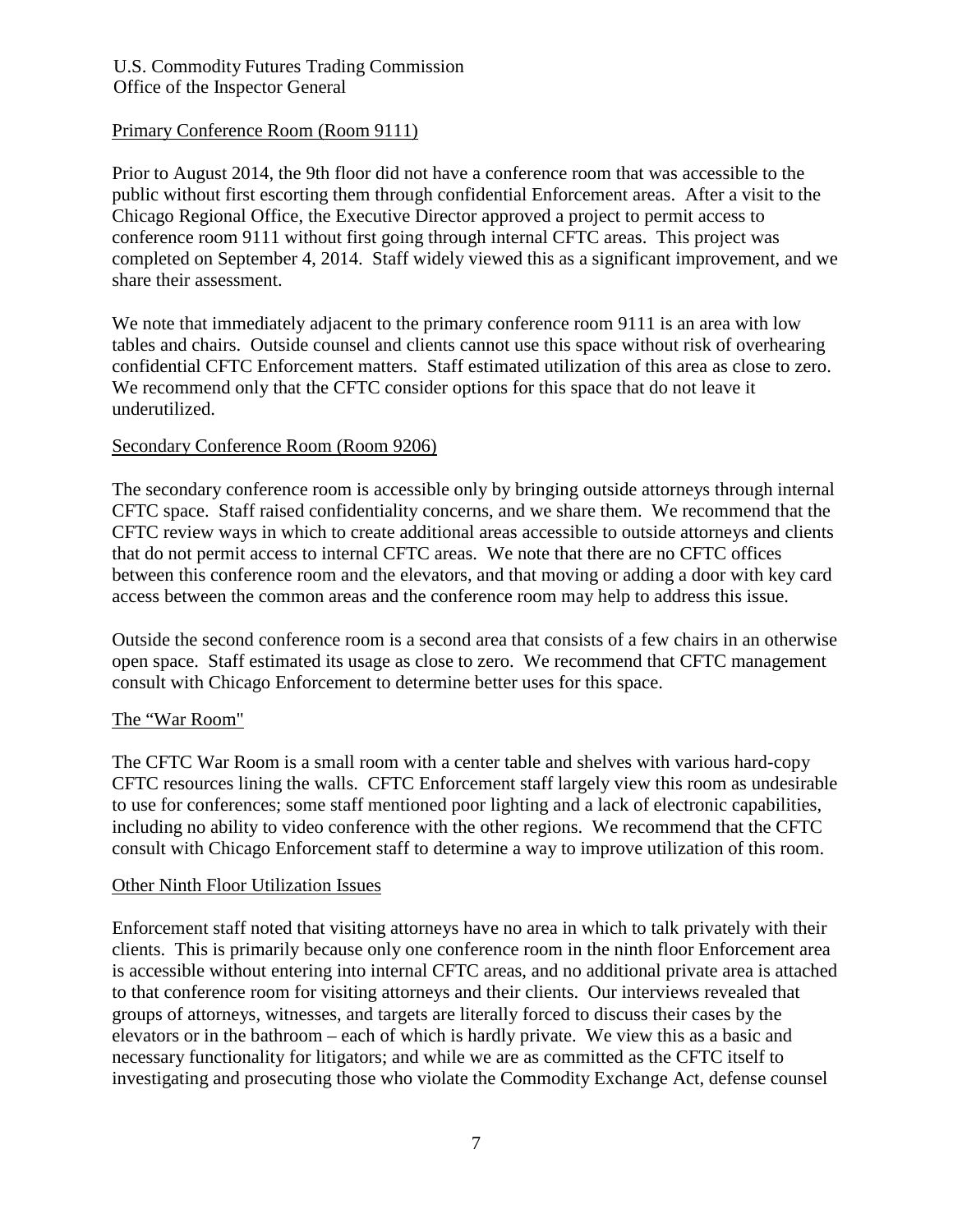investigative interview. We recommend that the CFTC consider ways to provide such a space. should still have a separate and private room to converse with a witness or target during an

#### **The Eleventh Floor**

 and Intermediary Oversight, as well staff in the Office of Data and Technology. Staff on the eleventh floor had fewer overall complaints, and we identified fewer areas of conspicuous underutilization.<sup>32</sup> The eleventh floor houses the Divisions of Market Oversight, Clearing and Risk, Swap Dealer

#### Large Copy Room

 There is an area of approximately 624 SF that contains only a single copier and some boxes of paper on the floor; these take up only a small percentage of the room's available space. It is used the elevator bank to serve as an external conference room – that is, one that might be accessible primarily not for its intended purpose; instead, staff use it to walk between areas without having to use a keycard. Staff unanimously agreed that this was a poor use of space. Suggestions included turning it into a conference room or offices. We note that this room is close enough to to visitors without having to take them through internal CFTC areas. Given the relative lack of such rooms presently, we recommend that the CFTC consider adding a conference room in this presently underutilized area.

#### Large File Room

-

 that this room is not widely used; however, it remains necessary because the CFTC continues to This file room is approximately 964 SF and is, predictably, filled with files. A quick search of this room showed files with time-stamps ranging back to 1978. Interviews with staff indicated require some forms to be filed by fax or in hard copy.

 We understand that progress has been made towards electronic filing of all documents, and we circumstances.33 Presently, some forms are filed in hard copy or fax, then individually scanned and uploaded as PDFs into a CFTC system. Others are never scanned; they are simply physically stored in the file room in case they are one day needed. understand that further progress is planned. Nevertheless, we do not believe it is appropriate in 2015 for the CFTC to be accepting hard copies of documents in anything but extraordinary

 $32$  The eleventh floor also differs from the ninth in that the divisions have generally competed for preferred offices, usually offices with windows. This competition for resources caused some angst among staff, particularly because Divisions would reserve unused window offices for years in hopes of eventually hiring, while staff labored in inner offices immediately across from the empty window office. We viewed this as an inefficient use of space. Prior to developed a new one, and obtained sign off from the heads of every Division with staff in the Chicago Region for a the completion of this report, the head of the Chicago Regional Office completed a review of this procedure, more equal and efficient way to distribute offices among the divisions.

 $33$  For instance, some victims and witnesses in cases brought by the Division of Enforcement are not represented by it is of course incumbent upon the CFTC to accept production in whatever means available to the victim or counsel and do not have access to the technology necessary to scan their paper documents. In such a circumstance, supporting witness.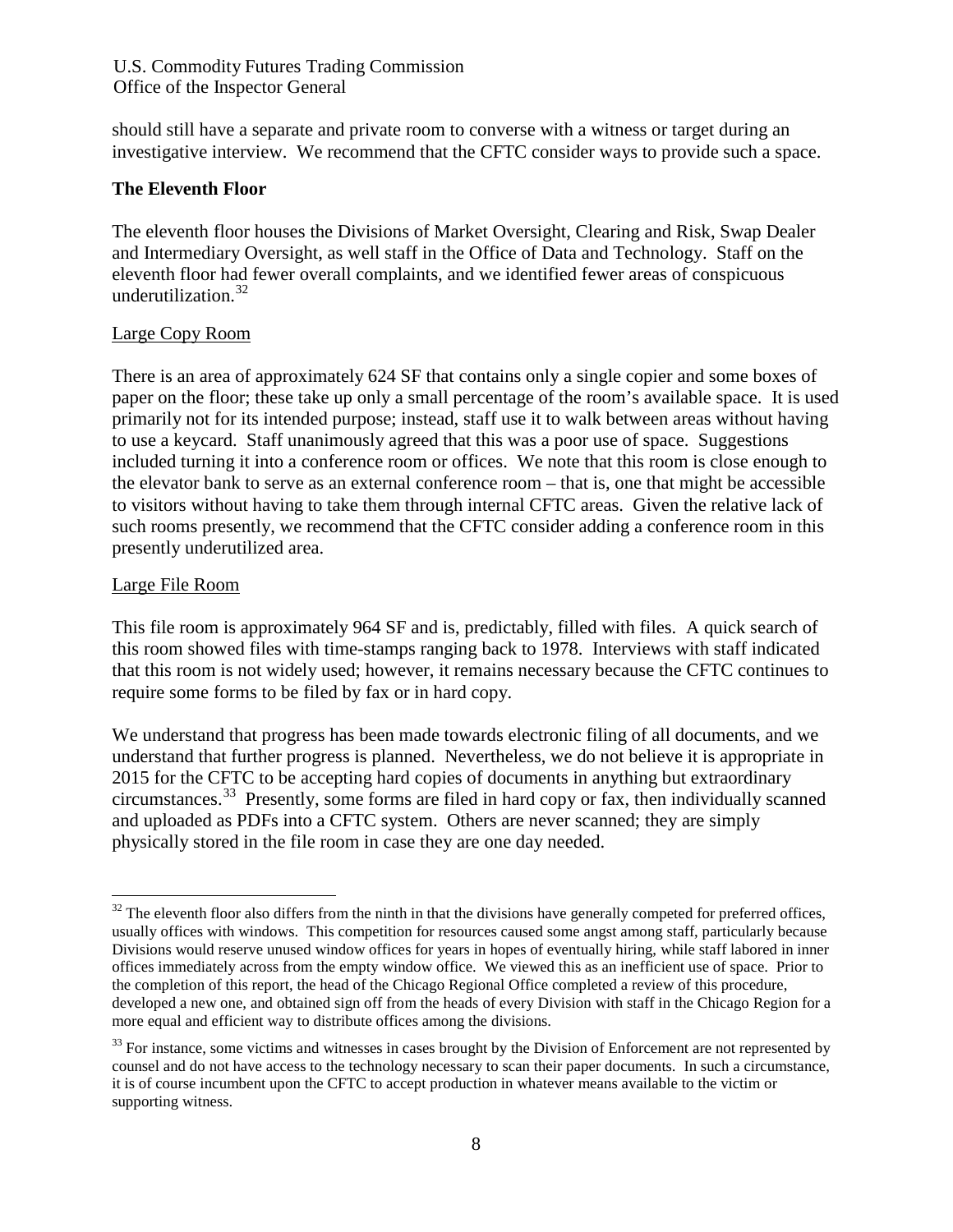In interviews with staff, there was a consensus that 100% electronic filing would be preferred. It would improve efficiency not only for collecting the data, but in processing and analyzing the data after it is collected. And more immediately relevant to this review, a pure electronic filing system would free up a large room in the Chicago Office; given the value of downtown Chicago real estate, this would result in a measurable efficiency gain. We recommend that the CFTC prioritize its move to electronic filing for all of its forms, and that it then consider alternative uses for this area. In the short term, we recommend the CFTC consider off-site storage as appropriate.

#### Hearing Room

been used for hearings.<sup>34</sup> Presently it is used for regional events, including training, office parties, "town-hall meetings" and occasions when a high-ranking official such as the Chairman or a Commissioner addresses the entire CFTC staff in Chicago. Staff broadly agreed on the The largest room in the Chicago office is the "Hearing Room," though in recent years it has not necessity of a room large enough to contain most or all Chicago staff. Were these the only uses to which the room could be put, we would disagree; setting aside so much space solely for the occasional large event is less than efficient, in our view.

 However, the room can also be split into three sections with dividing walls; this permits the room to be used for conferences. The flaw in this design is that dividing walls permit sound to flow of them include confidential material, or include visiting attorneys, or are particularly loud. freely between rooms. Thus, more than one conference can be held simultaneously only if none Also, the hearing room retains the judicial bench from the period in which hearings were a regular occurrence.

announced that it would begin bringing more cases before Administrative Law Judges.<sup>35</sup> only that the CFTC decide the matter after careful consideration of its need for full-time Administrative Law Judges. Accordingly, we recommend that the CFTC improve the utility of the Hearing Room by soundproofing the dividing walls. We also recommend that the CFTC determine its continued need for the judicial bench. Interviews with staff suggested that there was no continued need for the bench and that it occupied space that could be better used. However, the CFTC recently Accordingly, we are uncertain as to the potential utility of the judicial bench, and recommend

<sup>&</sup>lt;u>.</u> adjudications under the Commodity Exchange Act) through a reduction in force. In November 2014, the Wall Street Journal reported that the CFTC plans to direct more cases to ALJs because it will save money. Eaglesham, Jean. "CFTC Turns Toward Administrative Judges." *Wall Street Journal* 9 Nov. 2014 (http://www.wsj.com/articles/cftc- cases are typically far faster and cheaper for agencies to litigate than ones in federal court, according to officials."  $34$  In December 2011 the CFTC eliminated its sole Administrative Law Judge (who had 20 years' experience with turns-toward-administrative-judges-1415573398). In the article, CFTC's Director of the Division of Enforcement stated "[the] overwhelming reason for this change is resources." *Id.* The article went on to state, "Administrative *Id.* 

 $35$  See fn.34.  $35$  See fn.34. 9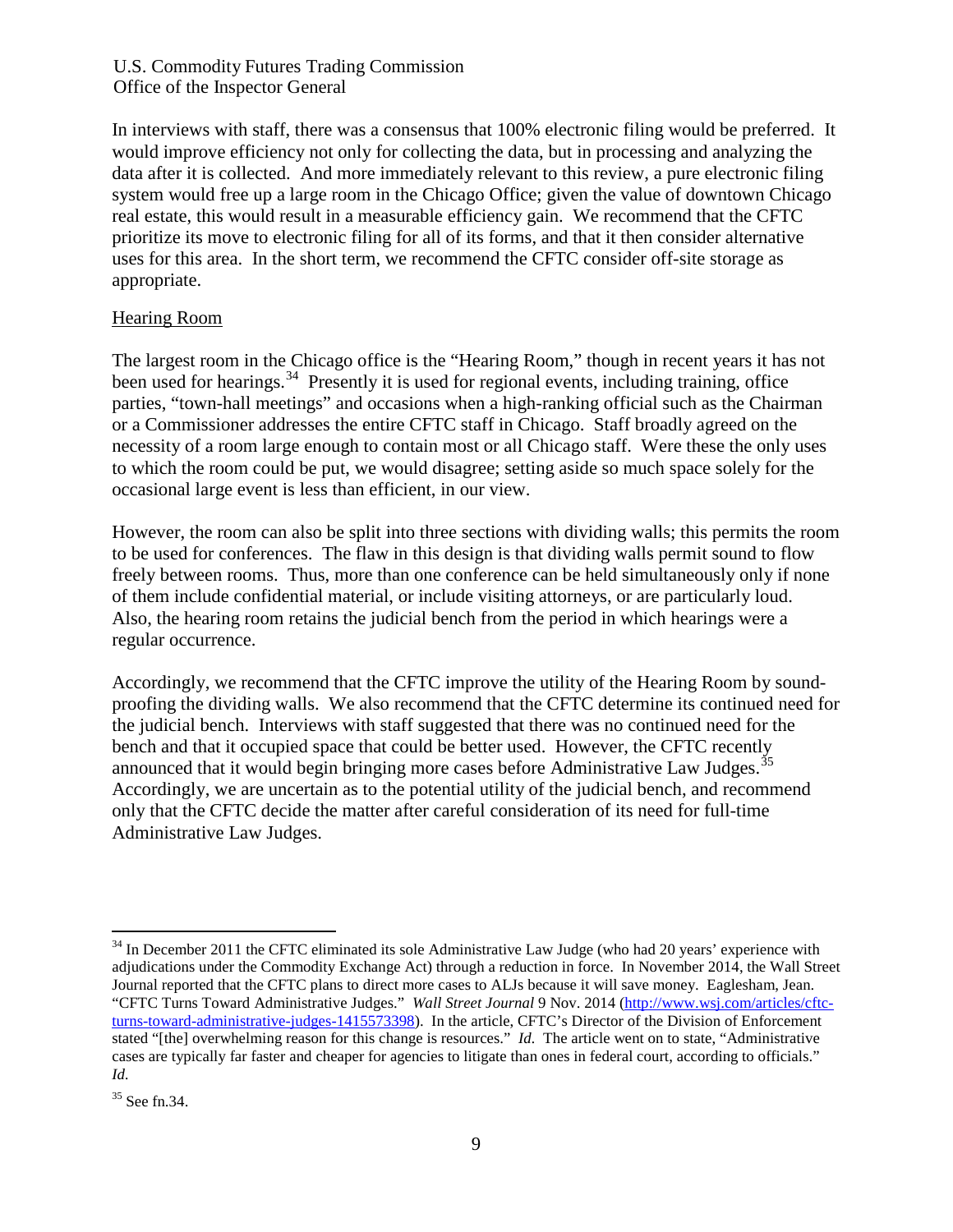#### The Market Watch Room

 as well as a number of other computers, video conference capability and a number of television occupy these rooms in both regions. Because the video feed between locations is on all day, few personnel outside of DMO use them. Personnel from other divisions suggested that they would The market watch room contains a computer with access to current market data via Bloomberg, news channels broadcast concurrently. The video conference equipment is permanently linked to a similar room in Washington DC, and staff from the Division of Market Oversight ("DMO") use the room absent the permanent link to DMO staff in Washington DC.<sup>36</sup>

 are too complex. Rather, we note only that the room appears underutilized and recommend that While no formal usage statistics are kept, it is rare to see more than one person in the market watch room. And that one person is almost always using the single Bloomberg machine, which could be placed anywhere. We do not believe it appropriate in this instance to comment on usage policies or to recommend specific ways to improve utilization; the underlying dynamics CFTC fix the problem by first determining whether DMO can efficiently utilize the room, and if not whether opening the room to other divisions would improve utilization. We further recommend that the CFTC include staff in this process.

#### The "Dance Floor"

 wood floors (and complete lack of use) are what engendered staff to call it the Dance Floor. If Outside of the market watch room is a windowed area with polished wood floors. The polished the CFTC's mission were to impress visiting taxpayers with views of Chicago, this might be the way to do it. But it is not, and the space is large enough for an additional office, so we recommend the CFTC consider ways to better utilize this space.<sup>37</sup>

### **Conclusions and Recommendations**

 review; however, occupancy rates are high enough that we can identify no way in which space In Chicago, compared with headquarters and the other regional offices, the CFTC is doing its best job of utilizing leased space. To be sure, 35 offices remain vacant as of the date of this could be feasibly subleased or returned to the landlord. Further, we have reason to believe that occupancy levels will improve in light of CFTC's FY 2015 budget.

Nevertheless, we have identified approximately 5,150 SF of underutilized space, or 13.5% of the total space in the Chicago Regional Office. If the CFTC were to prioritize new offices, we believe at least ten could be created through better use of space; we believe better use of space

<sup>-</sup> $36$  From DMO management we learned that the permanent video link is intended to help the staff of Washington DC offices. Management, on the contrary, believes it useful for Chicago staff to interact more with staff in Washington D.C. We express no view on the relative efficiency of working in the market watch room or in individual offices. and Chicago coordinate their work. However, the Chicago staff only rarely use the room. Broadly speaking, our interviews revealed that some Chicago staff believe that they can accomplish their work better from their individual

 the ninth floor has one. Rather, we are against underutilized common areas having windows, especially when staff  $37$  We emphasize that we are not against 100% of common areas having a window. For instance, the lunch room on place a premium on window offices.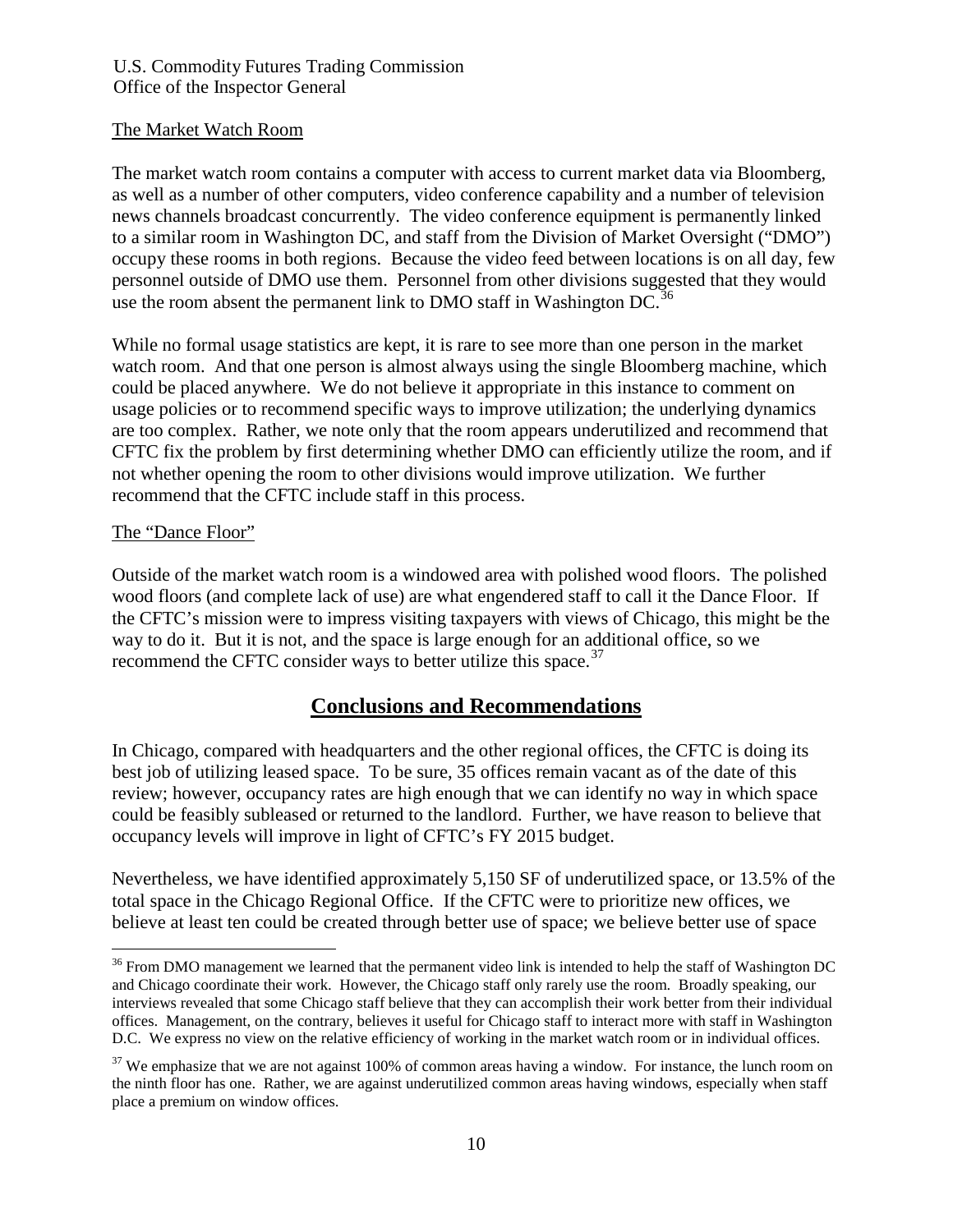it has improved its utilization of the space for which it is already paying. would also improve morale for Chicago Enforcement staff. Accordingly, our primary recommendation is that the CFTC avoid expanding its lease in Chicago (or in other regions) until

 it has improved its utilization of the space for which it is already paying. Our secondary recommendation is that the CFTC use this review to guide it in interviewing staff difficult but negatively impacts morale and risks improper disclosures of confidential It is our hope that this review will help to raise the visibility of these matters. for ways to improve the utilization of its Chicago office space. We believe that poor space planning particularly impacts the Division of Enforcement. It not only makes their jobs more Enforcement discussions and documents, as well as PII and trade data protected under section 8.

 Finally, we note once again that Congress has appropriated an increase in funds to the CFTC for FY 2015. If a portion of those funds are used to improve the utilization of space and to hire additional staff in Chicago, we believe that the Chicago Regional Office can effectively eliminate its spending on vacant offices and remedy long-term design flaws that contribute to the underutilization of common areas. We plan to follow up on this review in six months to track the CFTC's progress.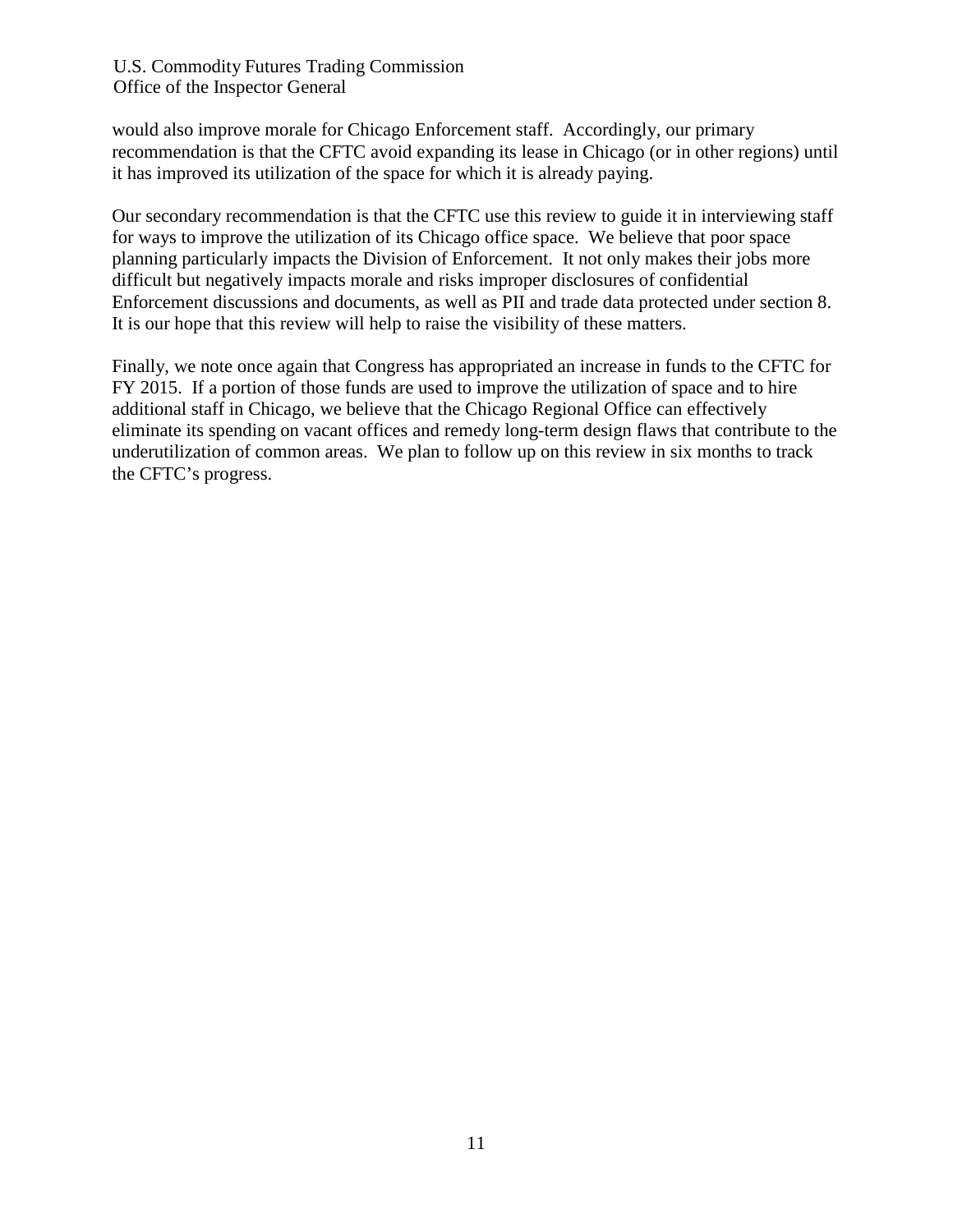



Non-occupiable (23 rooms) **0** Occupied (38 rooms)  $\Box$  Vacant (14 rooms)

 $\bigstar$ <sub>sp</sub>

Chicago -9 Color Scheme:Occupancy Printed on Thu Feb 12 2015